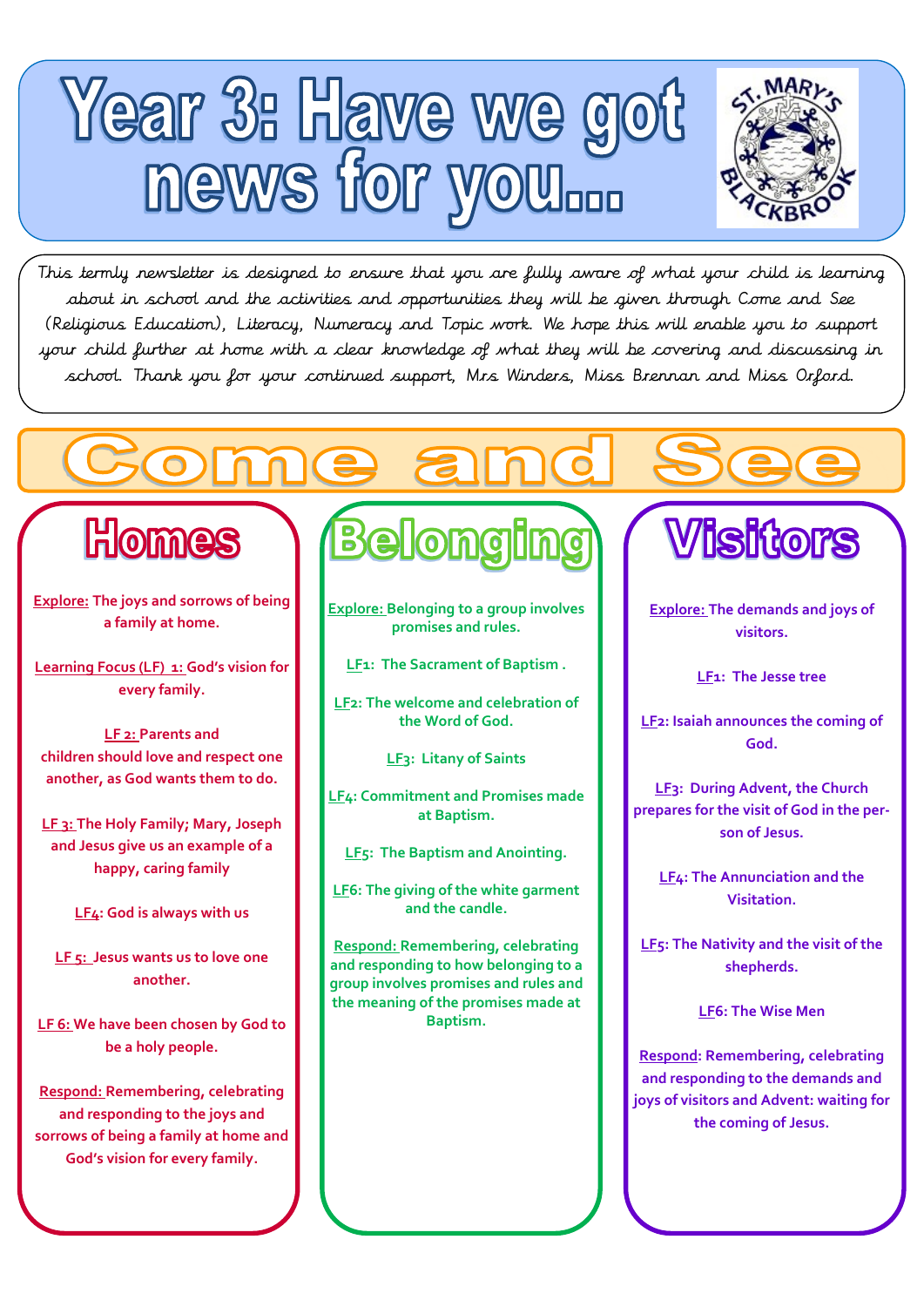### Literad



#### **Reading:**

- Listen to, discuss and express views about a wide range of books.
- Become familiar with and re-tell a wider range of traditional tales.

#### **Writing:**

Use subordination (if, so that)  $\cdot$  Add -er and est to adjectives • Use homophones and near homophones • Use punctuation correctly (apostrophes for contracted forms

#### **Speaking and Listening:**

Articulate and justify answers.



#### **Reading:**

 Recognise different forms of poetry.

 Draw inferences (characters feelings, thoughts and motives)

#### **Writing:**

Group related ideas into paragraphs • Build a varied and rich vocabulary • Use prepositions to express time, place and cause • Introduce inverted commas to punctuate direct speech (one session)

#### **Speaking and Listening:**

Articulate and justify answers.

### Numera

#### Unit 1: Number sense and exploring calculation strategies

•Read, write, order and compare numbers to 100

•Calculate mentally using known facts, round and adjust, near doubles, adding on to find the difference •Derive new facts from a known fact

### Unit 2: Place Value

•Read, write, represent, partition, order and compare 3-digit numbers •Find 10 and 100 more or less •Round to the nearest multiple of 10 and 100

### Unit 3: Graphs

•Collect, interpret and present data using charts and tables

### Unit 4: Addition and Subtraction

•Develop and use a range of mental calculation strategies •Illustrate and explain formal written methods – column method

### Unit 5: Length and Perimeter

•Measure, draw and compare lengths

•Add and subtract lengths

•Calculate perimeter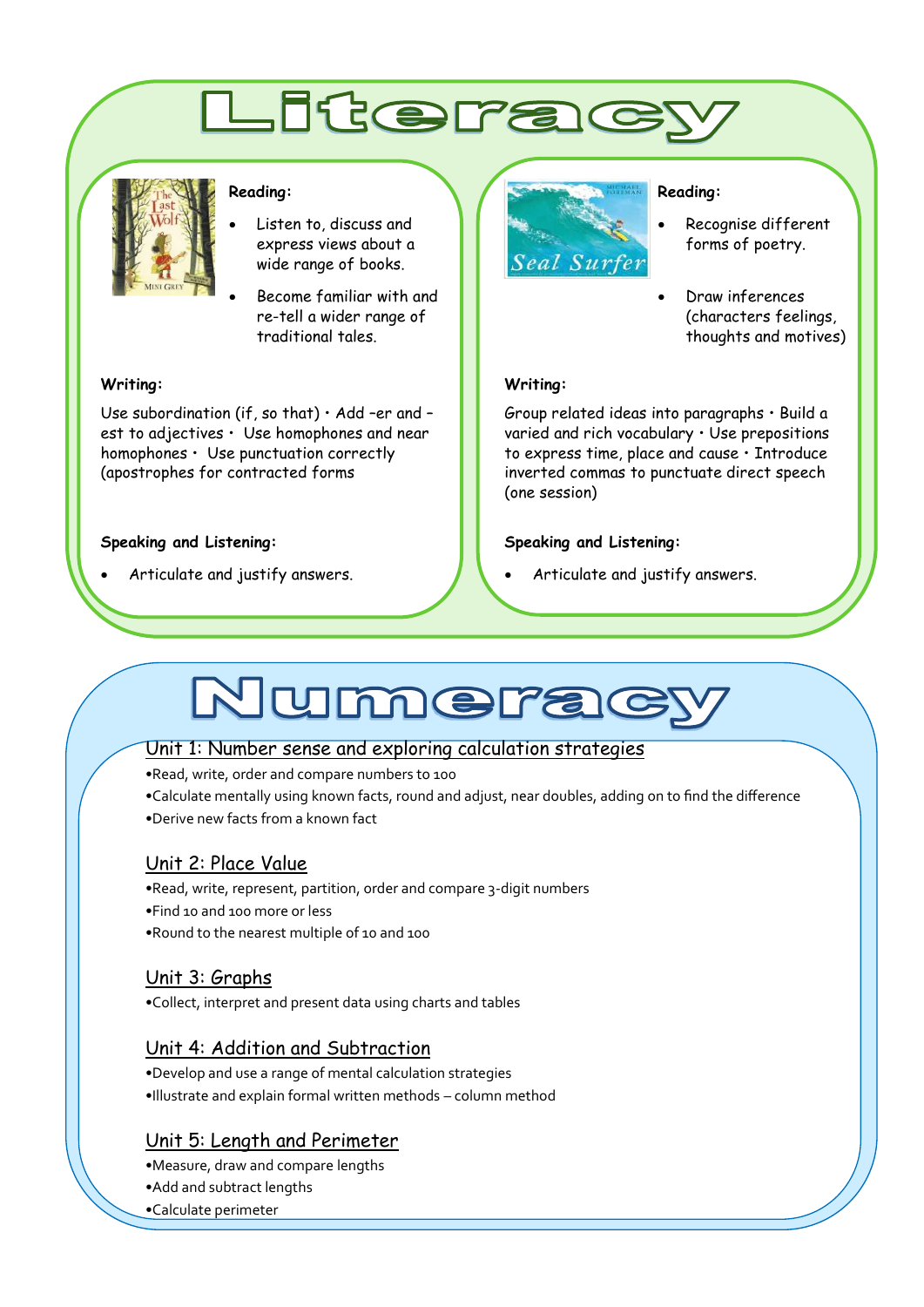